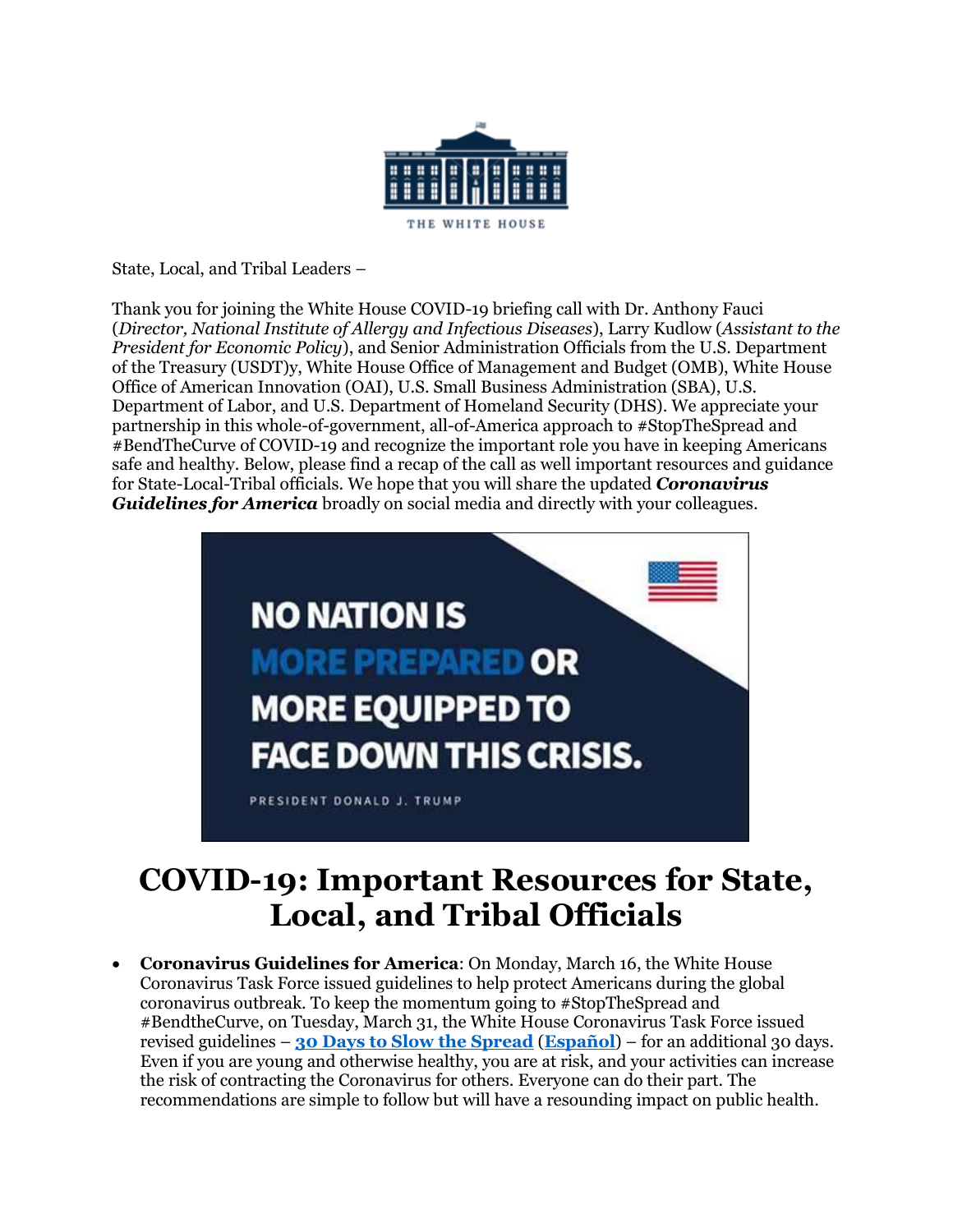- **Up-To-Date Information**: The most up-to-date, verified information and guidance can be found via the Centers for Disease Control and Prevention Coronavirus Disease 2019 website – **[www.coronavirus.gov](http://www.coronavirus.gov/)**. The Coronavirus Task Force holds frequent briefings, which can be viewed live **[here](https://www.whitehouse.gov/live/)**.
- **COVID-19 Response and Recovery Primer**: Response and recovery efforts are locally executed, state managed, and federally supported. It is important that requests for assistance, including for critical supplies, get routed through the proper channels as soon as possible. Learn more about the response and recovery process via this important resource – **[Coronavirus \(COVID-19\) Pandemic: Response and Recovery Through Federal-](https://www.whitehouse.gov/wp-content/uploads/2020/03/COVID-Response-and-Recovery-Guidance.pdf)[State-Local-Tribal Partnership](https://www.whitehouse.gov/wp-content/uploads/2020/03/COVID-Response-and-Recovery-Guidance.pdf)**. FEMA's public assistance guidance for COVID-19 response efforts can be found **[here](https://www.fema.gov/news-release/2020/03/19/coronavirus-covid-19-pandemic-eligible-emergency-protective-measures)**. Guidance for Tribal Governments can be found **[here](https://www.fema.gov/news-release/2020/03/26/coronavirus-covid-19-fema-assistance-tribal-governments)**.
- **Critical Infrastructure Workforce Guidelines**: On March 16th, the Department of Homeland Security (DHS) issued updated critical infrastructure guidance in response to the COVID-19 emergency. DHS issued revised guidance on March 28th *(see* **[Memorandum on](https://www.cisa.gov/publication/guidance-essential-critical-infrastructure-workforce)  [Identification of Essential Critical Infrastructure Workers During COVID-19](https://www.cisa.gov/publication/guidance-essential-critical-infrastructure-workforce)  [Response](https://www.cisa.gov/publication/guidance-essential-critical-infrastructure-workforce)**). The **[guidance](https://www.cisa.gov/identifying-critical-infrastructure-during-covid-19)**, and accompanying list, is intended to help State, local, tribal and territorial officials as they work to protect their communities, while ensuring continuity of functions critical to public health and safety, as well as economic and national security. The list is advisory in nature and is not a federal directive or standard.
- **Coronavirus Fact vs. Myth**: Rumors can easily circulate within communities during a crisis. FEMA setup a **[website](https://www.fema.gov/coronavirus-rumor-control)** to help the public distinguish between rumors and facts regarding the response to the coronavirus pandemic.
- **Fraud & Scam Protection:** The Department of Justice is remaining vigilant in detecting, investigating, and prosecuting wrongdoing related to the crisis. Find out how you can protect yourself and helpful resources on DOJ's Coronavirus Fraud Prevention **[website](https://www.justice.gov/coronavirus)**. The Federal Trade Commission has also established a **[website](https://www.consumer.ftc.gov/features/coronavirus-scams-what-ftc-doing)** with helpful information to help consumers avoid coronavirus-related scams.
- **Social Media Resources**: Download the **[Apple COVID-19 Screening Tool](https://www.apple.com/covid19)**. Follow the White House on **[Twitter](https://twitter.com/WhiteHouse/)** and **[Facebook](https://www.facebook.com/WhiteHouse/)**. Also follow HHS (**[Twitter](https://twitter.com/HHSGov)**/**[Facebook](https://www.facebook.com/HHS/)**) and CDC (**[Twitter](https://twitter.com/CDCgov)**/**[Facebook](https://www.facebook.com/CDC)**) You can also find informational videos from Coronavirus Task Force members on mitigation, social distancing, etc. on the White House's **[YouTube](https://www.youtube.com/channel/UCYxRlFDqcWM4y7FfpiAN3KQ)** page.
- **Mental Health Resources**: Natural disasters including such pandemics as the coronavirus outbreak – can be overwhelming and also can seriously affect emotional health. The Substance Abuse and Mental Health Administration's (SAMHSA) Disaster Distress Helpline – 1-800-985-5990 (or text TalkWithUs to  $66746$ ) – provides 24/7, 365-day-a-year crisis counseling and support to anyone who is seeking help in coping with the mental or emotional effects caused by developments related to the coronavirus pandemic. Learn more about the Disaster Distress Helpline **[here](https://www.samhsa.gov/find-help/disaster-distress-helpline)**.
- **Administration Actions and Federal Agency Resources**: USA.gov is cataloging all U.S. government activities related to coronavirus. From actions on health and safety to travel, immigration, and transportation to education, find pertinent actions **[here](https://www.usa.gov/coronavirus)**. Each Federal Agency has also established a dedicated coronavirus website, where you can find important information and guidance. They include: Health and Human Services (**[HHS](https://www.cdc.gov/coronavirus/2019-ncov/index.html)**), Centers of Medicare and Medicaid (**[CMS](https://www.cms.gov/medicare/quality-safety-oversight-general-information/coronavirus)**), Food and Drug Administration (**[FDA](https://www.fda.gov/emergency-preparedness-and-response/mcm-issues/coronavirus-disease-2019-covid-19)**), Department of Education (**[DoED](https://www.ed.gov/coronavirus)**), Department of Agriculture (**[USDA](https://www.usda.gov/coronavirus)**), Small Business Administration (**[SBA](https://www.sba.gov/page/guidance-businesses-employers-plan-respond-coronavirus-disease-2019-covid-19)**), Department of Labor (**[DOL](https://www.osha.gov/SLTC/covid-19/)**), Department of Homeland Security (**[DHS](https://www.dhs.gov/publication/notices-arrival-restrictions-coronavirus)**), Department of State (**[DOS](https://travel.state.gov/content/travel/en/traveladvisories/ea/novel-coronavirus-hubei-province--china.html)**), Department of Veterans Affairs (**[VA](https://www.publichealth.va.gov/n-coronavirus/index.asp)**), Environmental Protection Agency (**[EPA](https://www.epa.gov/coronavirus)**), Department of Energy (**[DOE](https://www.energy.gov/listings/energy-news)**), Department of Commerce (**[DOC](https://www.commerce.gov/news)**), Department of Justice (**[DOJ](https://www.justice.gov/news)**), Department of Housing and Urban Development (**[HUD](https://www.hud.gov/press/press_releases_media_advisories)**), Department of the Treasury (**[USDT](https://home.treasury.gov/news/press-releases/sm951)**), Internal Revenue Service (**[IRS](https://www.irs.gov/coronavirus)**), Office of the Director of National Intelligence (**[ODNI](https://www.dni.gov/index.php/newsroom/news-articles/item/2106-coronavirus)**), and U.S. Election Assistance Commission (**[EAC](https://www.eac.gov/election-officials/coronavirus-covid-19-resources)**).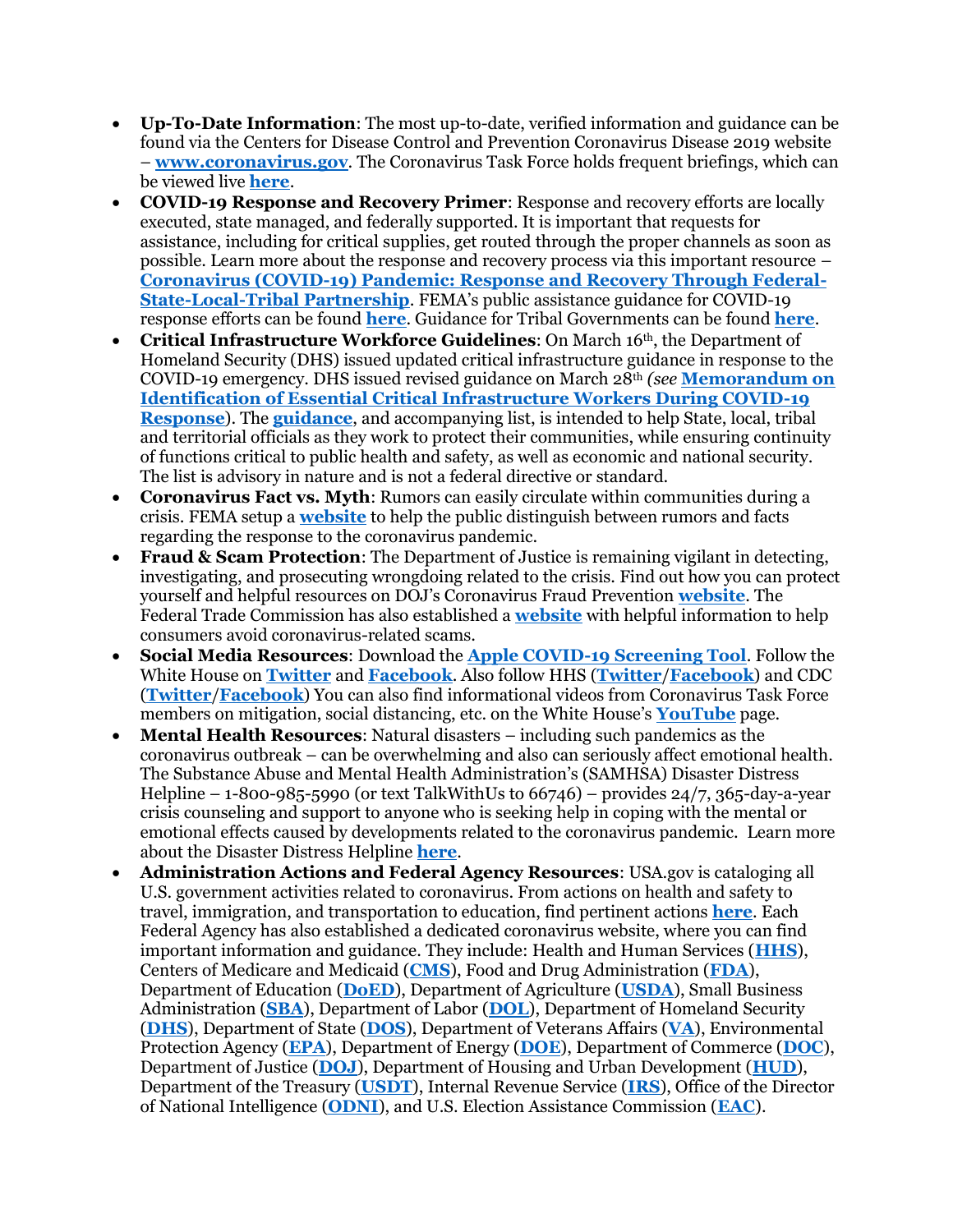

The White House Office of Intergovernmental Affairs (WH IGA) will continue to share pertinent information as it becomes available. Please do not hesitate to reach out to our office directly if we can be of assistance. As a reminder, WH IGA is the primary liaison between the White House and the country's State and local elected officials and Tribal Governments.

Sincerely,

## **The White House Office of Intergovernmental Affairs**

William F. Crozer Special Assistant to the President/Deputy Director White House Office of Intergovernmental Affairs



# **White House COVID-19 National Briefing Call Readout April 1, 2020**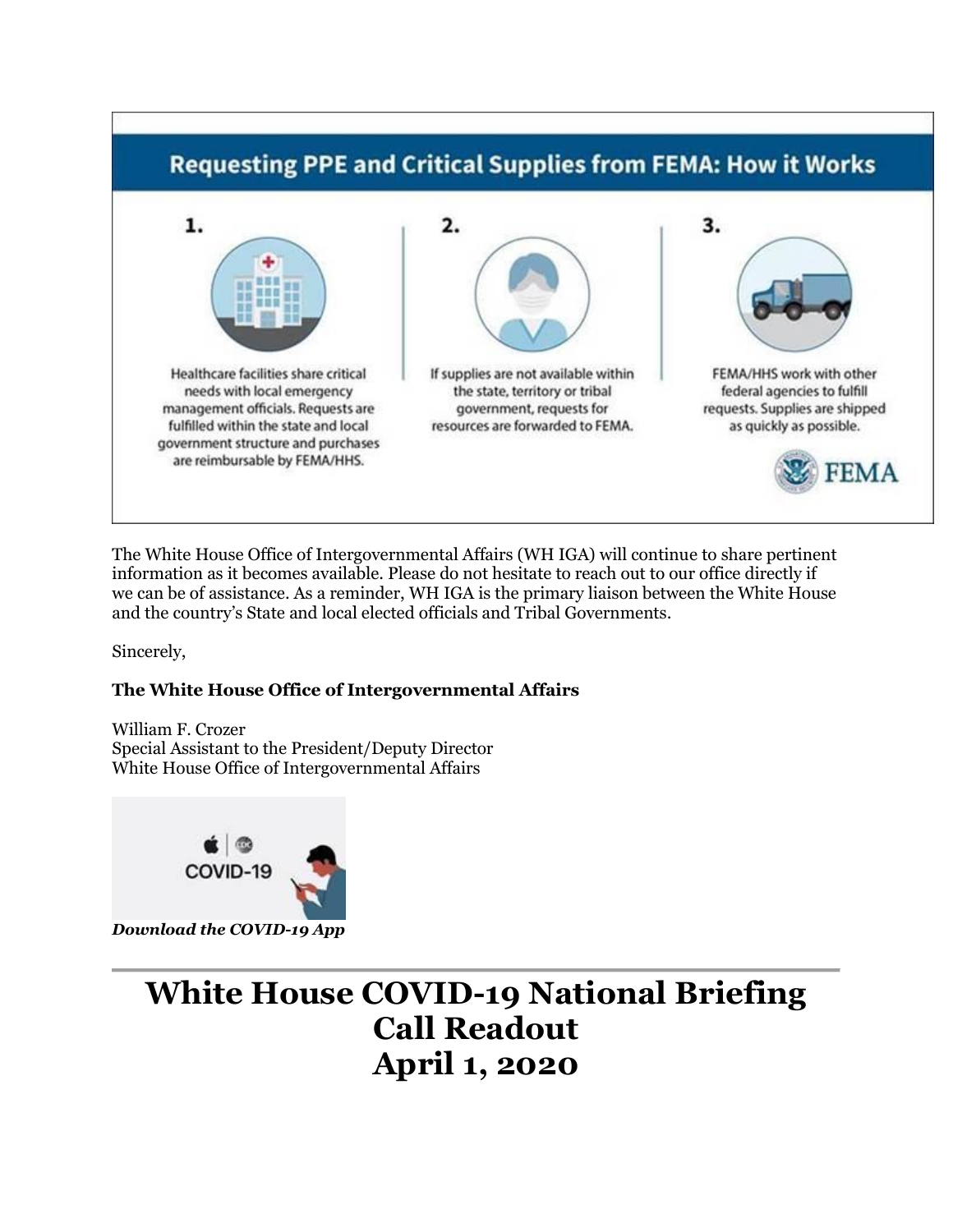

## **Topline - What You Need To Know**

- Reponses and recovery are *locally executed, state managed, and federally supported*  (**[Coronavirus \(COVID-19\) Pandemic: Response and Recovery Through Federal-](https://www.whitehouse.gov/wp-content/uploads/2020/03/COVID-Response-and-Recovery-Guidance.pdf)[State-Local-Tribal Partnership](https://www.whitehouse.gov/wp-content/uploads/2020/03/COVID-Response-and-Recovery-Guidance.pdf)**). Solutions are coming from all levels of government to this shared challenge. To quote Ambassador Deborah Birx, "As we started and — we will end with it's communities that will do this. There's no magic bullet. There's no magic vaccine or therapy. It's just behaviors. Each of our behaviors translating into something that changes the course of this viral pandemic over the next 30 days."
- On March 27, President Trump signed the CARES Act into law. The CARES Act allocates over \$2 trillion to COVID-19 response efforts.
- All 50 states, the District of Columbia, five territories and eighteen tribes are working directly with FEMA under the **[nationwide emergency declaration](https://www.whitehouse.gov/presidential-actions/proclamation-declaring-national-emergency-concerning-novel-coronavirus-disease-covid-19-outbreak/)** for COVID-19. In addition, President Trump has approved 33 major disaster declarations for State COVID-19 response. Approved declarations can be found **[here](https://www.fema.gov/disasters)**. It is important that mayors and county commissioners work closely with their local emergency management officials who in turn work closely with state emergency management officials to follow long-established emergency management protocol to track and work key priorities.
- FEMA and DOD have released guidance for States and territories seeking approval from the President on National Guard Title 32 Status. Pursuant to this approval, the Federal government will fund 100% of the cost share during approved timeframe. The Administration will continue to work with States approved for 100% cost share to assess whether an extension of this level of support is needed. To date, 14 States have received approval (**[March 22](https://www.whitehouse.gov/presidential-actions/memorandum-providing-federal-support-governors-use-national-guard-respond-covid-19/)**, **[March 28](https://www.whitehouse.gov/presidential-actions/memorandum-providing-federal-support-governors-use-national-guard-respond-covid-19-2/)**, **[March 30](https://www.whitehouse.gov/presidential-actions/memorandum-providing-federal-support-governors-use-national-guard-respond-covid-19-3/)**) More information **[here](https://www.fema.gov/national-guard-title-32-status)**.
- As of March 31, at least 1.2 million tests have been completed around the country with an average of 100,000 samples per day (and climbing). As of today, FDA has approved 20 different emergency testing options. For additional information on testing, the Food & Drug Administration has setup a testing **[website](https://www.fda.gov/medical-devices/emergency-situations-medical-devices/faqs-diagnostic-testing-sars-cov-2)**. The website offers frequently asked questions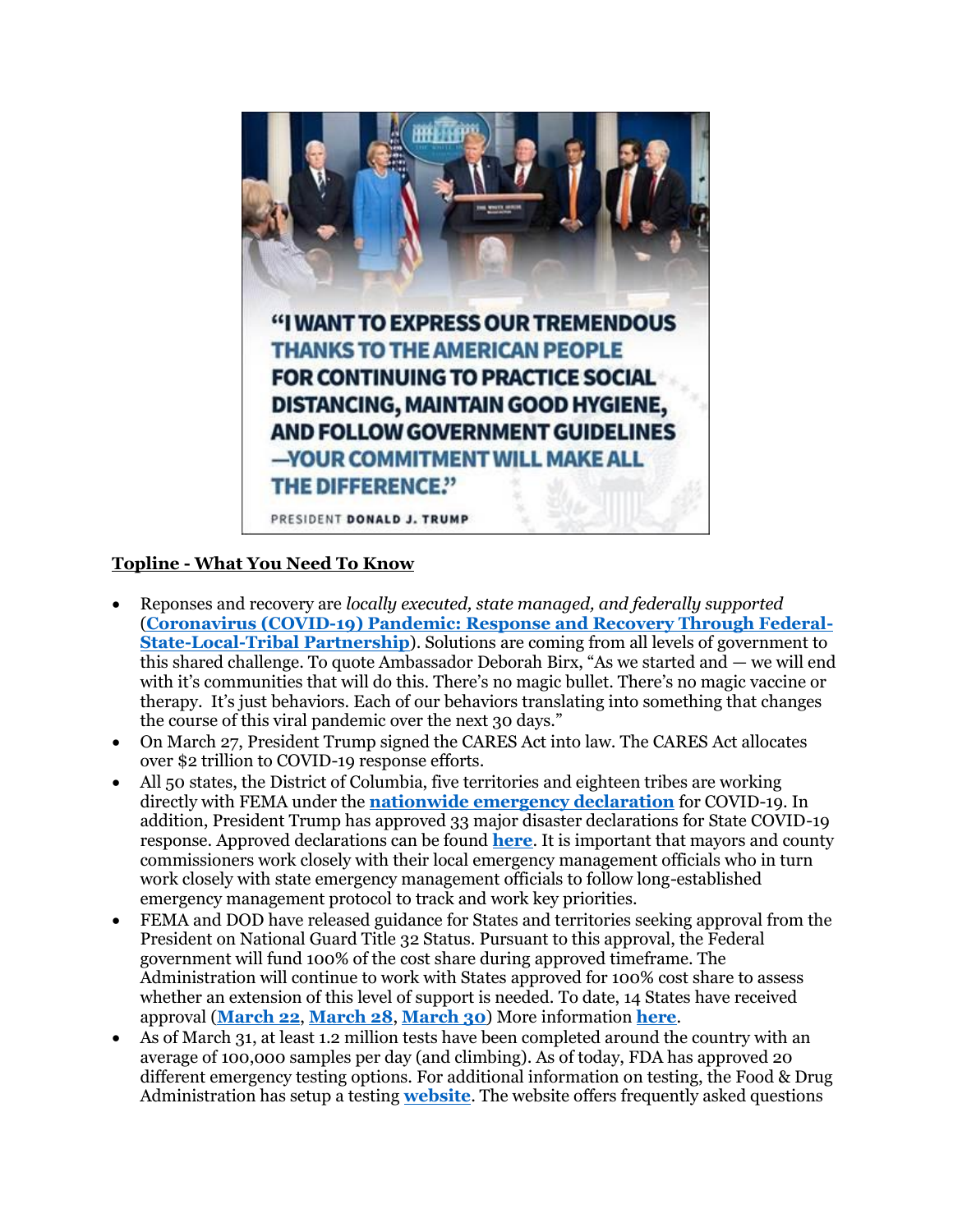relating to the development and performance of diagnostic tests for COVID-19, including information on what commercial laboratories are offering testing, utilizing alternative swab supplies/methods (flexibilities in the types of swabs your healthcare professionals can use), diversification on the types of reagents that can be used, etc.

- Federal agencies are working to increase supplies of personal protective equipment (PPE) through new acquisition, DOD allocation, increasing production, and ensuring effective strategies to appropriately manage important resources . The Administration – led by FEMA – is also marshalling resources from the private sector – and the response from the private sector has been tremendous. (*See* Op-Ed from Peter Navarro – *[How Businesses Are](https://www.foxnews.com/opinion/coronavirus-businesses-trump-administration-peter-navarro)  [Stepping Up, Collaborating with Trump Administration](https://www.foxnews.com/opinion/coronavirus-businesses-trump-administration-peter-navarro)*; Washington Examiner – *[Team USA: 50 Companies Join Trump's War on Coronavirus](https://www.washingtonexaminer.com/washington-secrets/team-usa-50-companies-join-trumps-war-on-coronavirus)*).
- The Centers for Medicare & Medicaid Services (CMS) has issued an unprecedented array of temporary regulatory waivers and new rules to equip the American healthcare system with maximum flexibility to respond to COVID-19. Made possible by President Trump's recent emergency declaration and emergency rule making, these temporary changes will apply immediately across the entire U.S. healthcare system for the duration of the emergency declaration. More information **[here](https://www.cms.gov/newsroom/fact-sheets/additional-backgroundsweeping-regulatory-changes-help-us-healthcare-system-address-covid-19-patient)**.
- On Sunday, March 29, Vice President Mike Pence wrote a **[letter](https://www.whitehouse.gov/briefings-statements/text-letter-vice-president-hospital-administrators/)** to America's hospital administrators thanking them for their tireless efforts to provide healthcare to Americans during this unprecedented pandemic and outlined the Administration request that hospitals provide information on daily testing, daily counts of patients, availability of hospital beds, and availability mechanical ventilators.

#### **COVID-19 Update and Overview - Dr. Anthony Fauci (***Director, National Institute of Allergy and Infectious Diseases)*

- On Tuesday, March 31, the White House Coronavirus Task Force issued revised guidelines **[30 Days to Slow the Spread](https://www.whitehouse.gov/wp-content/uploads/2020/03/03.16.20_coronavirus-guidance_8.5x11_315PM.pdf)** (**[Español](https://www.whitehouse.gov/wp-content/uploads/2020/03/DIRECTRICES-DEL-PRESIDENTE-SOBRE-EL-CORONAVIRUS.pdf)**)– for an additional 30 days. Even if you are young and otherwise healthy, you are at risk, and your activities can increase the risk of contracting the Coronavirus for others. Everyone can do their part. The recommendations are simple to follow but will have a resounding impact on public health.
- States, Tribes, and localities must continue to do their part to implement the guidelines and proper mitigation efforts.
- Over the next two weeks, we need to be prepared for things to get worse before they get better. There are early indications that mitigation efforts are making a difference, so now is the right time to double-down and not let up to keep bending the curve down.
- Models are based on assumptions. We can "anticipate" but "do not need to accept" the forecasting of these models. Everyone needs to do their part and intensively adhere to the guidelines.
- We must continue to take proper precautions even after the number of new cases begins to stabilize and the curve begins to move in the right direction.
- "We are an extraordinary nation…[and response] will require the American people to pull together."

#### **Economic Update and Overview - Larry Kudlow (***Assistant to the President for Economic Policy & Director, National Economic Council)*

• The first priority of the President and Administration is the health and safety of the American people. The economy returning back to normal depends on how quickly the country can flatten the curve.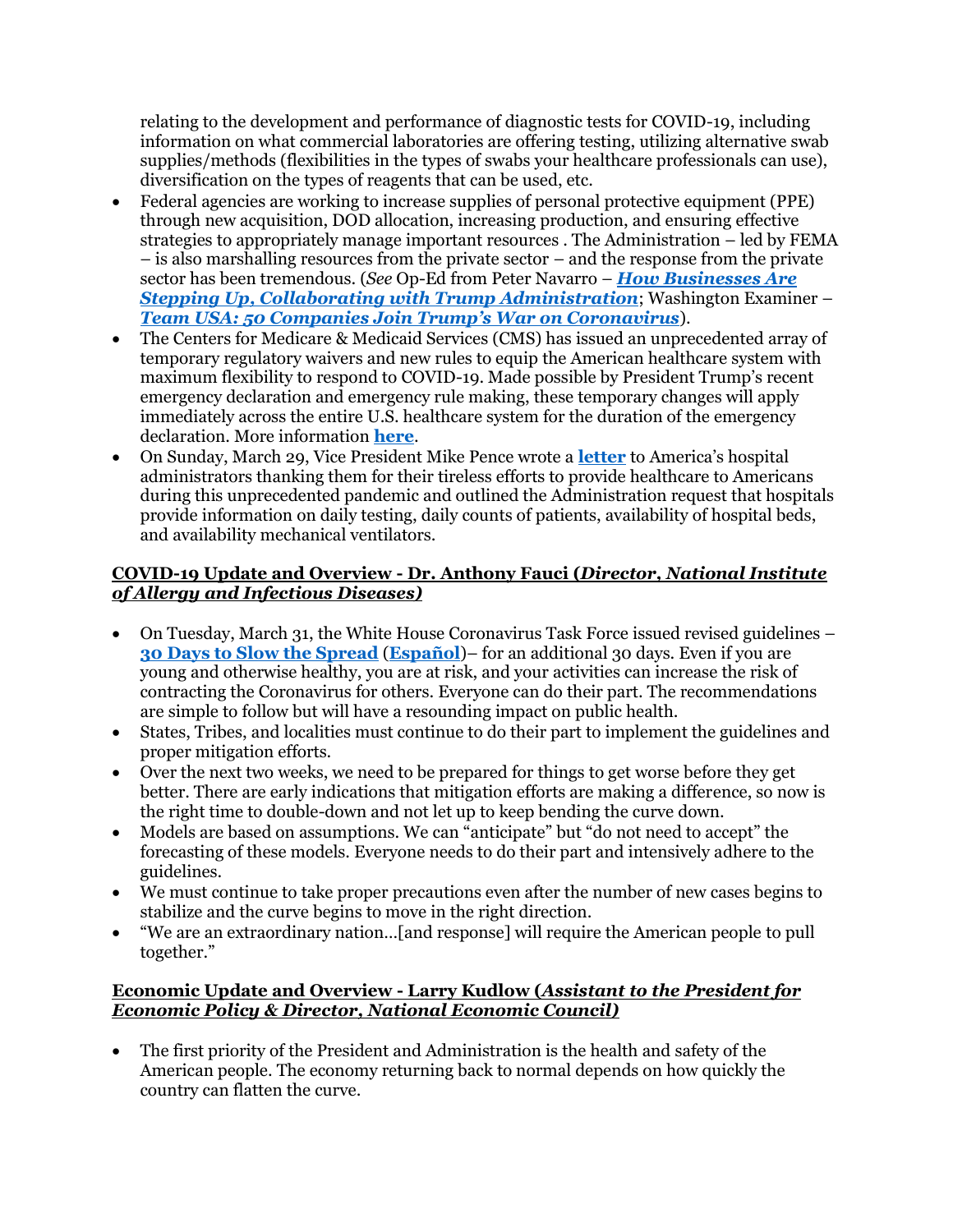- Key components of fiscal relief are unemployment insurance, unpaid leave support, and small business payroll retention.
- The CARES Act provides American families, healthcare workers, and small businesses with the economic support they need to get through this challenging time (*See* **[White House](https://www.whitehouse.gov/briefings-statements/president-donald-j-trump-providing-economic-relief-american-workers-families-businesses-impacted-coronavirus/)  [Fact Sheet](https://www.whitehouse.gov/briefings-statements/president-donald-j-trump-providing-economic-relief-american-workers-families-businesses-impacted-coronavirus/)**; *See* Op-Ed from Ivanka Trump – *[Emergency Relief Bill Will Help](https://www.kansascity.com/opinion/readers-opinion/guest-commentary/article241590151.html)  [America's Small Businesse](https://www.kansascity.com/opinion/readers-opinion/guest-commentary/article241590151.html)s*). The \$2.2 trillion economic relief package includes:
	- \$1,200 tax free payments (treated as refundable tax credits) to Americans;
	- \$150 billion in direct aid to State, Tribal, and local governments;
	- \$340 billion in additional emergency supplemental funding to combat the coronavirus outbreak.
	- \$500 billion for loans and guarantees that authorize the U.S. Treasury to support eligible businesses and States and local governments to cover losses incurred as a result of COVID-19;
	- \$100 billion for hospitals and health care facilities to reimburse expenses or lost revenues not otherwise reimbursed that are directly attributable to COVID-19;
	- \$3.5 billion to allow States to expand childcare benefits for healthcare workers, first responders, and others on the frontlines of this crisis.
- "When we get to the other side, the economy will resume its upward course."

## **CARES Act Implementation - State, Local, and Tribal Government Assistance**

- The U.S. Department of the Treasury has setup a **[website](https://home.treasury.gov/cares)** with up-to-date guidance on CARES Act implementation.
- States, territories, eligible units of local government, and Tribal governments will receive funds from the Coronavirus Relief Fund. Treasury expects that the \$150 billion provided to the Fund will be distributed no later than April 24.
- Distributions will generally be based on population, with a floor of \$1.25 billion for the 50 states. Population data will be drawn from the latest vintage of the Census Bureau's Population Estimates Program.
- Treasury is developing a website portal for units of local government to apply for direct funding equal to 45% of its pro rata share of the state's allocation. Guidance will be provided regarding what jurisdictions are eligible.
- Funds distributed are an advance against eligible COVID-19 expenditures above budgeted amounts. Guidance on eligible expenditures is expected to be provided in the coming weeks; Treasury understands that recipients of funds need this guidance before disbursements are made.
- Treasury sees no prohibition on states providing funds to sub-grantees, but the use of funds by sub-grantees must meet statutory use provisions
- Treasury is partnering with the Bureau of Indian Affairs of the Department of the Interior in conducting Tribal Consultations. The first Consultation will be held on Thursday, April 2.
- Treasury welcomes the partnership with state and local leaders in the implementation of this fund.

## **Individual, Small Business and Unemployment Assistance Update**

- The Internal Revenue Service has setup a **[website](https://www.irs.gov/coronavirus)** with up-to-date guidance to help taxpayers, businesses and others affected by the coronavirus.
- Distribution of economic impact payments to individuals will begin in the next three weeks and will be distributed automatically, with no action required for most people. Social security recipients, who are not typically required to file a tax return, **[will automatically](https://home.treasury.gov/news/press-releases/sm967)**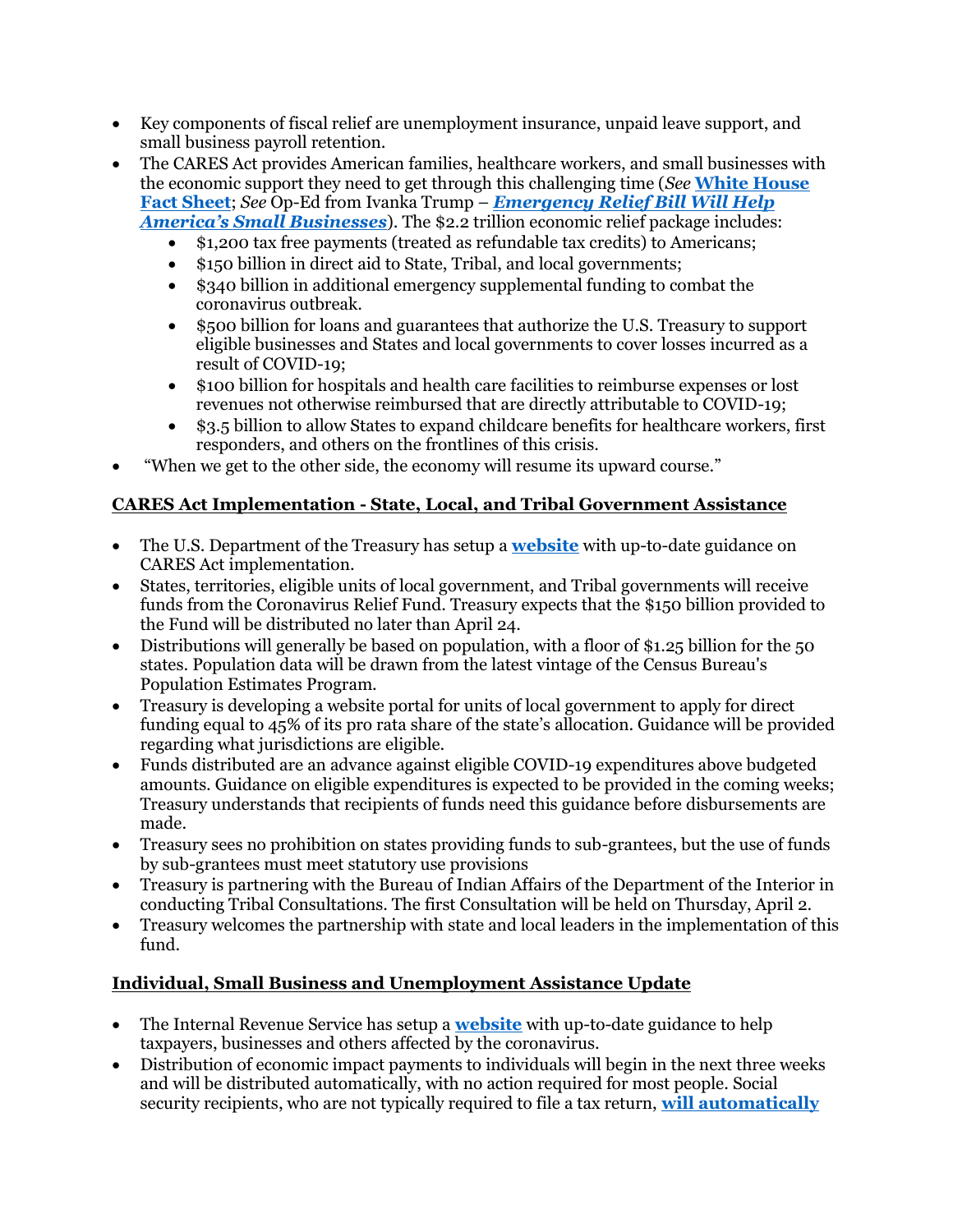receive economic impact payments. For guidance, see **[Economic Impact Payments:](https://www.irs.gov/newsroom/economic-impact-payments-what-you-need-to-know)  [What You Need To Know](https://www.irs.gov/newsroom/economic-impact-payments-what-you-need-to-know)**).

- The Small Business Administration is offering low interest federal disaster loans for working capital to small businesses and private, non-profit organizations all U.S. States and territories. Learn more **[here](https://www.sba.gov/disaster-assistance/coronavirus-covid-19)**.
- The CARES Act's *Paycheck Protection Program* authorizes up to \$349 billion for small businesses to be applies towards job retention and certain other expenses. Small businesses and eligible non-profit organizations, Veterans organizations, and Tribal businesses described in the Small Business Act, as well as individuals who are self-employed or are independent contractors, are eligible if they also meet program size standards.
	- For a top-line overview of the program: **[Click Here](https://home.treasury.gov/system/files/136/PPP%20--%20Overview.pdf)**
	- If you are a lender: **[Click Here](https://home.treasury.gov/system/files/136/PPP%20Lender%20Information%20Fact%20Sheet.pdf)**
	- If you are a borrower: **[Click Here](https://home.treasury.gov/system/files/136/PPP--Fact-Sheet.pdf)**
	- For the application for borrowers: **[Click Here](https://home.treasury.gov/system/files/136/Paycheck-Protection-Program-Application-3-30-2020-v3.pdf)**
- March 28, the U.S. Department of Labor (DOL) published more guidance to provide information to employees and employers about how each will be able to take advantage of the protections and relief offered by the Families First Coronavirus Response Act (FFCRA) when it goes into effect on April 1, 2020. More information **[here](https://www.dol.gov/newsroom/releases/whd/whd20200328)**.
- The Families First Coronavirus Recovery Act (FFCRA), signed by President Trump on March 18, 2020 authorizes the U.S. Department of Labor to disburse \$1 billion in grant funding to states for the administration of unemployment insurance programs. The funding is available to states in two allocations. 23 states have applied for the first round of funding, and DOL is working with the Department of Treasury to certify the funds.
	- Each state administers a separate unemployment insurance program, but all states follow the same guidelines established by federal law. For more information regarding rules in your state, contact with your state's **[unemployment insurance](https://www.careeronestop.org/LocalHelp/UnemploymentBenefits/find-unemployment-benefits.aspx)  [program](https://www.careeronestop.org/LocalHelp/UnemploymentBenefits/find-unemployment-benefits.aspx)**.
	- The FFCRA also authorized emergency paid sick leave and an expansion of the Family and Medical Leave Act. On April 1, 2020, DOL issued a **[temporary rule](https://www.dol.gov/sites/dolgov/files/WHD/Pandemic/FFCRA.pdf)** codifying in regulation previously issue[d guidance](https://www.dol.gov/agencies/whd/pandemic) regarding the implementation of the new leave benefits.
- The CARES Act, in part, creates the Pandemic Unemployment Assistance Program which provides unemployment compensation benefits for employees traditionally not eligible for these programs (self-employed, independent contractors, and those with limited work history). DOL anticipates additional guidance on the implementation of the CARES Act in the near future.
- On March 18, DOL announced availability of up to \$100 Million in National Health Emergency Dislocated Worker Grants (DWGs) in response to COVID-19. The DWGs are intended to provide eligible participants with both disaster-relief employment and employment training services. These participants can include dislocated workers, workers who were laid-off as a result of the disaster, self-employed individuals who are unemployed or underemployed as a result of the disaster, and long-term unemployed individuals. Learn more **[here](https://www.dol.gov/newsroom/releases/eta/eta20200318)**.

## **Critical Infrastructure Workforce Guidance Update**

• Functioning critical infrastructure is imperative during the response to the [COVID-](https://www.cisa.gov/coronavirus)[19](https://www.cisa.gov/coronavirus) emergency for both public health and safety as well as community well-being. Certain critical infrastructure industries have a special responsibility in these times to continue operations. On Saturday, March 28, the Department of Homeland Security (DHS) –